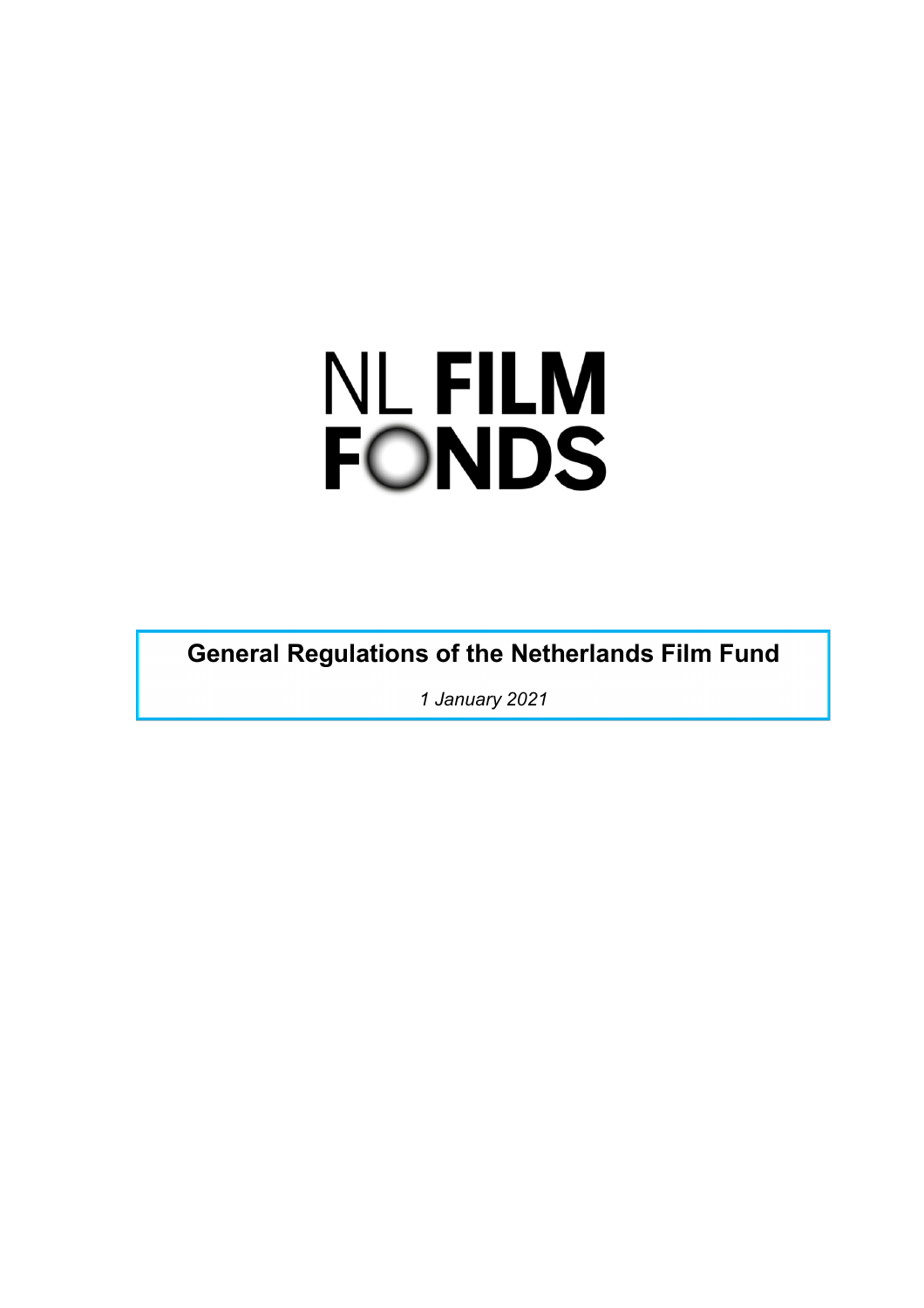# **TABLE OF CONTENTS**

| Article 4 Cultural criteria and state support percentages for film productions 5     |  |
|--------------------------------------------------------------------------------------|--|
|                                                                                      |  |
|                                                                                      |  |
|                                                                                      |  |
|                                                                                      |  |
|                                                                                      |  |
|                                                                                      |  |
|                                                                                      |  |
|                                                                                      |  |
|                                                                                      |  |
|                                                                                      |  |
|                                                                                      |  |
|                                                                                      |  |
|                                                                                      |  |
|                                                                                      |  |
|                                                                                      |  |
|                                                                                      |  |
|                                                                                      |  |
|                                                                                      |  |
|                                                                                      |  |
|                                                                                      |  |
|                                                                                      |  |
|                                                                                      |  |
|                                                                                      |  |
|                                                                                      |  |
| Article 4 (Cultural criteria and state support percentages for film productions)  13 |  |
|                                                                                      |  |
|                                                                                      |  |
|                                                                                      |  |
|                                                                                      |  |
|                                                                                      |  |
|                                                                                      |  |
|                                                                                      |  |
|                                                                                      |  |
|                                                                                      |  |
|                                                                                      |  |
|                                                                                      |  |
|                                                                                      |  |
|                                                                                      |  |
|                                                                                      |  |
|                                                                                      |  |

The changes from 1 January 2021 are marked \*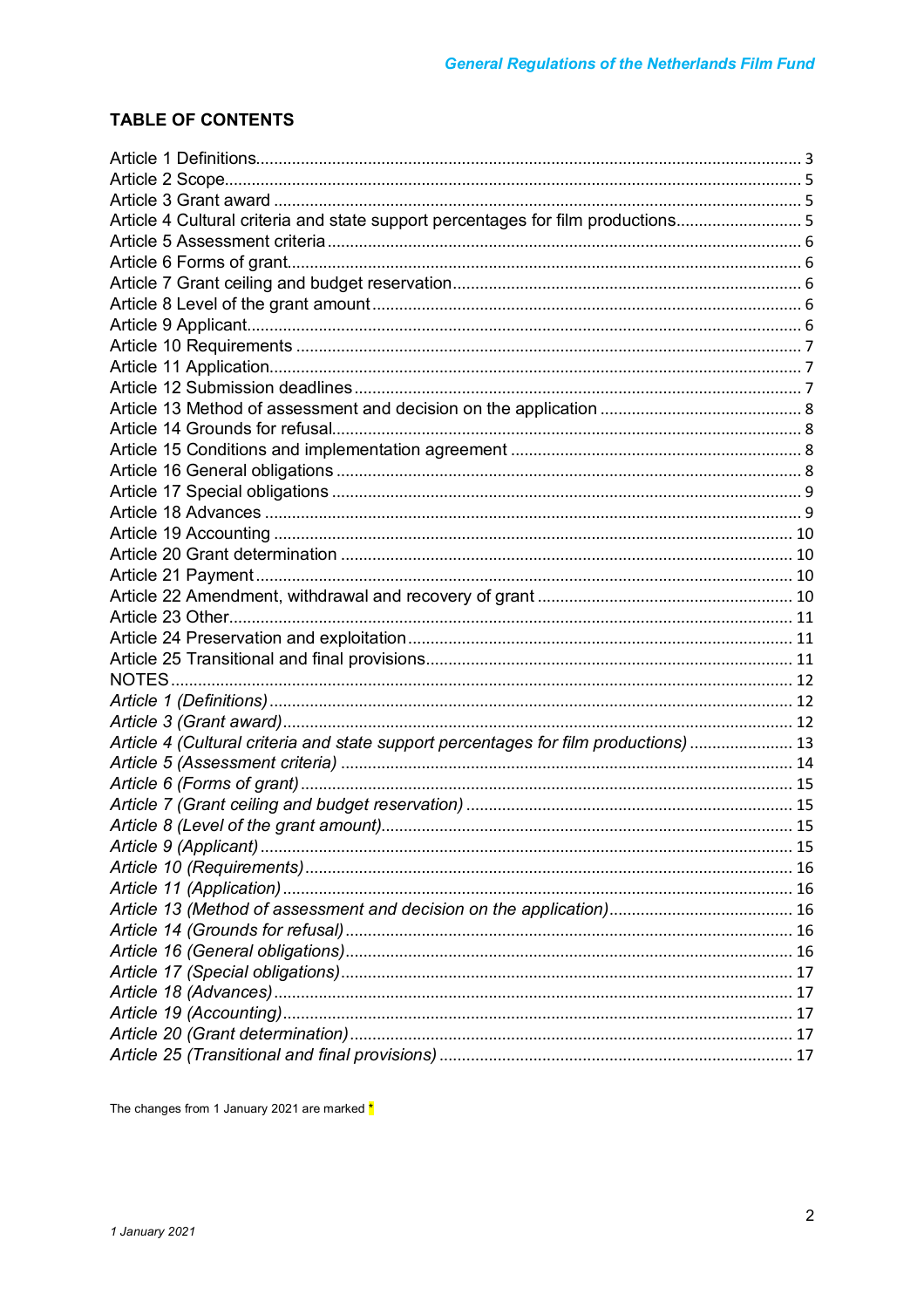# **General Regulations of the Netherlands Film Fund**

The Stichting Nederlands Fonds voor de Film [Netherlands Film Fund],

In view of the stipulations in the Algemene Wet Bestuursrecht, (Dutch General Administrative Law Act),

In view of Article 10, paragraph 4, of the Wet op het specifieke cultuurbeleid (Dutch Cultural Policy (Special-Purpose Funding) Act),

decides as follows:

# **Article 1 Definitions**

In these regulations the following is understood:

| Activity plan:                                 | the applicant's plan for carrying out a related series of film activities<br>not being a film production;                                                                                                                                                                                                                                                                                                                                       |
|------------------------------------------------|-------------------------------------------------------------------------------------------------------------------------------------------------------------------------------------------------------------------------------------------------------------------------------------------------------------------------------------------------------------------------------------------------------------------------------------------------|
| Completion:                                    | the preparation of a film production for screening in the cinemas after<br>the finalisation of the working copy;                                                                                                                                                                                                                                                                                                                                |
| Animation:                                     | a film production that uses a man-made film technique in which by<br>playing different still images the illusion of movement is given;                                                                                                                                                                                                                                                                                                          |
| Arthouse film:                                 | a feature film where the emphasis is on the artistic quality and the end<br>result is so special that this is potentially recognised and valued<br>nationally and/or internationally;                                                                                                                                                                                                                                                           |
| Budget:                                        | the detailed financial basis of the costs of a film production or film<br>activity;                                                                                                                                                                                                                                                                                                                                                             |
| Board:                                         | the board of the Fund; $*$                                                                                                                                                                                                                                                                                                                                                                                                                      |
| Cinema release:                                | the national distribution of a film production, which is released after<br>the première with a daily screening for several weeks and in several<br>cinemas and/or film theatres in the Netherlands for a paying audience;                                                                                                                                                                                                                       |
| Category:                                      | a type of film production;                                                                                                                                                                                                                                                                                                                                                                                                                      |
| Co-production:                                 | a film production, for which two or more co-producers bear the risk<br>and make a content-related and financial contribution based on a film<br>plan and/or script approved by all parties;                                                                                                                                                                                                                                                     |
| Documentary:                                   | a non-fiction film production suitable for cinema screening that throws<br>light upon an aspect of reality where the director's own vision is given<br>shape making creative use of cinematic resources in a personal style;                                                                                                                                                                                                                    |
| Documentary script:                            | the content-related setup for a documentary including the vision of the<br>director of the subject, style, form and development within the<br>narrative;                                                                                                                                                                                                                                                                                        |
| Film consultant:                               | a specialist film professional who for a limited period is appointed by<br>the Fund to advise on applications to the Fund;                                                                                                                                                                                                                                                                                                                      |
| <b>Financial &amp; Production</b><br>Protocol: | the protocol in which specific financial and production requirements<br>that the Fund makes of film productions and film activities, are<br>included;                                                                                                                                                                                                                                                                                           |
| Film activity:                                 | a film-related activity of a set time that cannot be regarded as a film<br>production;                                                                                                                                                                                                                                                                                                                                                          |
| Film plan:                                     | the applicant's plan for carrying out a series of related activities<br>involving the financing, creation and exploitation of a film production;                                                                                                                                                                                                                                                                                                |
| Film production:                               | a cinematographic work;                                                                                                                                                                                                                                                                                                                                                                                                                         |
| Film professional:                             | a natural person with demonstrable thorough and current knowledge<br>and experience in the field of film production;                                                                                                                                                                                                                                                                                                                            |
| the Fund:                                      | Netherlands Film Fund;                                                                                                                                                                                                                                                                                                                                                                                                                          |
| International co-production:                   | an internationally co-produced film production to be released in the<br>Dutch cinema and/or film theatres. For a minority co-production the<br>Dutch producer has limited decision-making powers and responsibility<br>and also contributes less than fifty per cent of the funding for the film<br>production. For a majority co-production the Dutch producer is jointly<br>and severally responsible and has decision-making powers and also |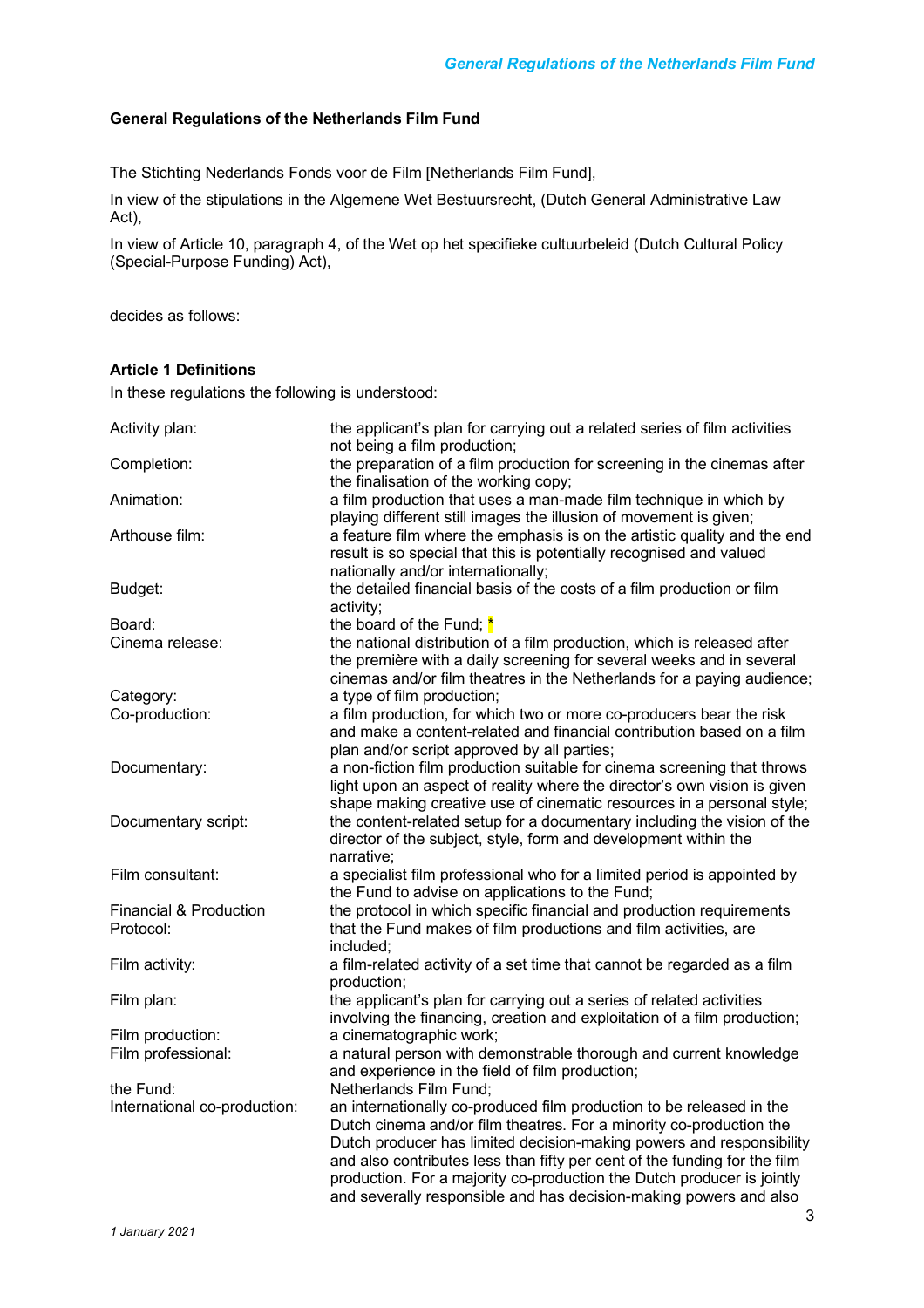|                               | contributes more than fifty per cent of the funding for the film<br>production; |
|-------------------------------|---------------------------------------------------------------------------------|
| Short film:                   | a film production with a screening time of up to 60 minutes                     |
| Mainstream film:              | a feature film where the emphasis lies on the audience potential, that          |
|                               | is the size of the audience reach in relation to the intended                   |
|                               | commercial results;                                                             |
| Market parties:               | parties whose regular professional activity is aimed at the distribution        |
|                               | and exploitation of film productions, in the widest sense of the word, or       |
|                               | parties who make risk-bearing investments;                                      |
| Matching contribution:        | a contribution from the Fund that is granted if specific parties also           |
|                               | make a certain contribution;                                                    |
| Media company:                | a company involved in distributing, or permitting the distribution, of          |
|                               | audiovisual media content to the general public or parts thereof;               |
| Investigative & experimental: | a film production, in any category, that in the opinion of the board is         |
|                               | investigative and/or ground-breaking; *                                         |
| Development:                  | all work associated with the development of a film production up to the         |
|                               | production stage;                                                               |
| Producer:                     | the natural person who legally represents the production company                |
|                               | and is ultimately responsible within the organisation of the production         |
|                               | company for policy, operations and content;                                     |
| Production costs:             | the costs associated with the realisation of a film production;                 |
| Production company:           | a legal entity that carries on business operations on a continuing basis        |
|                               | with the principal aim of producing and exploiting film and/or media            |
|                               | productions. At the time of the application the legal entity will have          |
|                               | been established and active in the Netherlands, a Member State of               |
|                               | the European Union or a State that is party to the agreement on the             |
|                               | European Economic Area or Switzerland for a minimum of two years                |
|                               | before the application;                                                         |
| Realisation:                  | all activities after the development phase that are associated with             |
|                               | creating a film production intended for cinema release in the                   |
|                               | Netherlands and with making it ready for screening;                             |
| Director:                     | a natural person who is in charge of the artistic direction in relation to      |
|                               | the execution of a film production;                                             |
| Script:                       | a description of a sequence of scenes and written text with dialogue            |
|                               | suitable for filming to create a film production;                               |
| Scriptwriter:                 | the writer of a synopsis, treatment, scenario or documentary script;            |
| Feature film:                 | a film production in the fiction genre with a screening time of at least        |
|                               | 60 minutes, which is primarily intended for cinema release;                     |
| Storyboard                    | a sequence of shots (worked up on paper) of scenes from a script                |
|                               | consisting of drawings supplemented with written information, such as           |
|                               | the dialogue, the sound as well as a brief description and the duration         |
|                               | of each shot;                                                                   |
| Synopsis:                     | a brief description of the story and the key characters of the script to        |
|                               | be written;                                                                     |
| Supplement:                   | an additional fund contribution based on predetermined criteria,                |
|                               | included in the Financial & Production Protocol;                                |
| Treatment:                    | a concentrated written account of the script to be written, without             |
|                               | dialogue, on a scene-by-scene basis or per cluster of scenes;                   |
| Implementation agreement:     | the agreement between the Fund and the grant recipient implementing             |
|                               | the decision to award a grant.                                                  |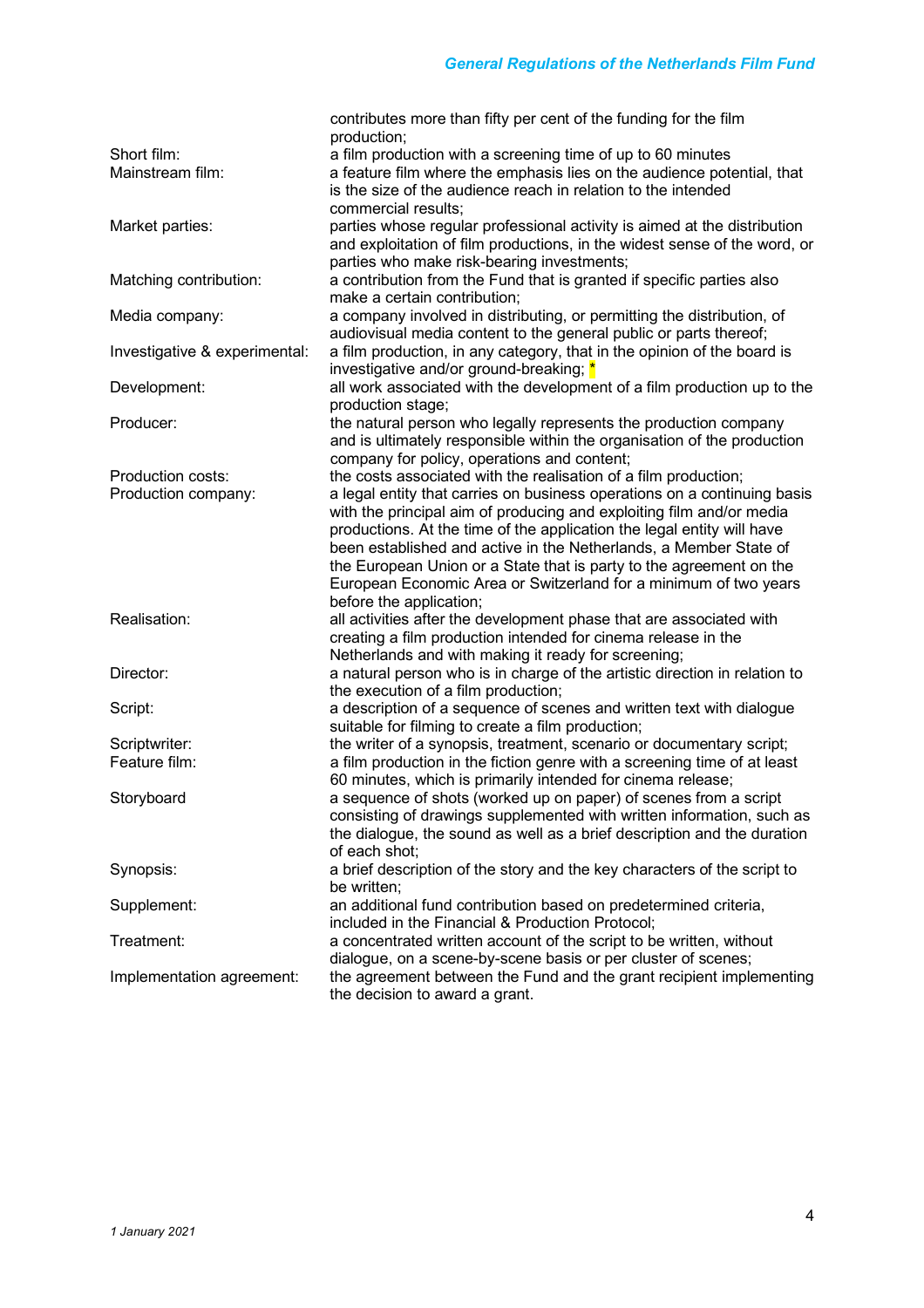# **Article 2 Scope**

The General Regulations apply alongside and in addition to the Development, Realisation, Distribution and Film Activities sub-regulations unless otherwise provided in the relevant sub-regulations.

# **Article 3 Grant award**

- 1. The board awards grants for professional film productions and film activities to promote the quality and the diversity of film productions in the Netherlands and for a climate in the Netherlands that is receptive to film art. \*
- 2. The award of a grant will in any event be rejected if the cultural criteria referred to in Article 4 are not met.
- 3. Notwithstanding the provisions of these regulations, in its decision on the grant application the board will take the following into consideration:
	- the requirements and assessment criteria stated in these regulations;
	- the requirements and assessment criteria in the sub-regulations;
	- the policy priorities established and published by the board;
	- the need for and scope of the grant sought;
	- the funds available;
	- the requirements and guidelines set out in the Fund's Financial & Production Protocol;
	- the project analysis of the grant bureau; and
	- the advice of the film consultant(s) and/or ad hoc adviser(s) and/or head(s), if requested.
- 4. The rights and obligations arising from the grant award cannot be transferred, encumbered, provided as security or ceded to third parties.

# **Article 4 Cultural criteria and state support percentages for film productions**

- 1. To be eligible for a grant within the meaning of these regulations, notwithstanding the provisions in European state support regulations, in the case of feature films a film production shall meet at least three and, in the case of the other categories and minority co-productions, two of the following characteristics:
	- a. the script on which the film production is based largely takes place in the Netherlands, or in another Member State of the European Union, or in a State that is party to the Agreement concerning the European Economic Area, or in Switzerland;
	- b. at least one of the main characters belongs to the Dutch culture or Dutch language area;
	- c. the script on which the film production is based is mainly written in Dutch;
	- d. the script of the film production is based on a literary work of Dutch origin;
	- e. the main theme of the film production relates to art or artists;
	- f. the main theme of the film production relates to historic figures or events;
	- g. the main theme of the film production relates to current cultural, social or political issues relevant for the Dutch population.
- 2. For a film production for which another (Dutch) administrative body and/or the Fund has made a financial contribution, only such an amount of grant may be awarded that the total state support contributions granted may not amount to more than 50% of the production costs.
- 3. For a cross-border film production which is financed by aid contributions from more than one Member State of the European Union and in which producers from more than one Member State are involved, the percentage of state support mentioned in paragraph 2 may be a maximum of 60% of the production budget.
- 4. For a 'difficult' film (see notes) or a cross-border film production involving countries from the DAC country list of the OECD, which therefore has limited commercial value, a higher percentage than the percentage mentioned in the second and third paragraphs may be granted, provided the producer and possibly the director have enclosed a written vision with the grant application which, in the opinion of the board, shows that the film production:
	- (i) contributes to the diversity of film in the Netherlands; and in addition:

(ii) either signifies a marked artistic enrichment and/or an innovative addition to the regular films on offer in the Netherlands.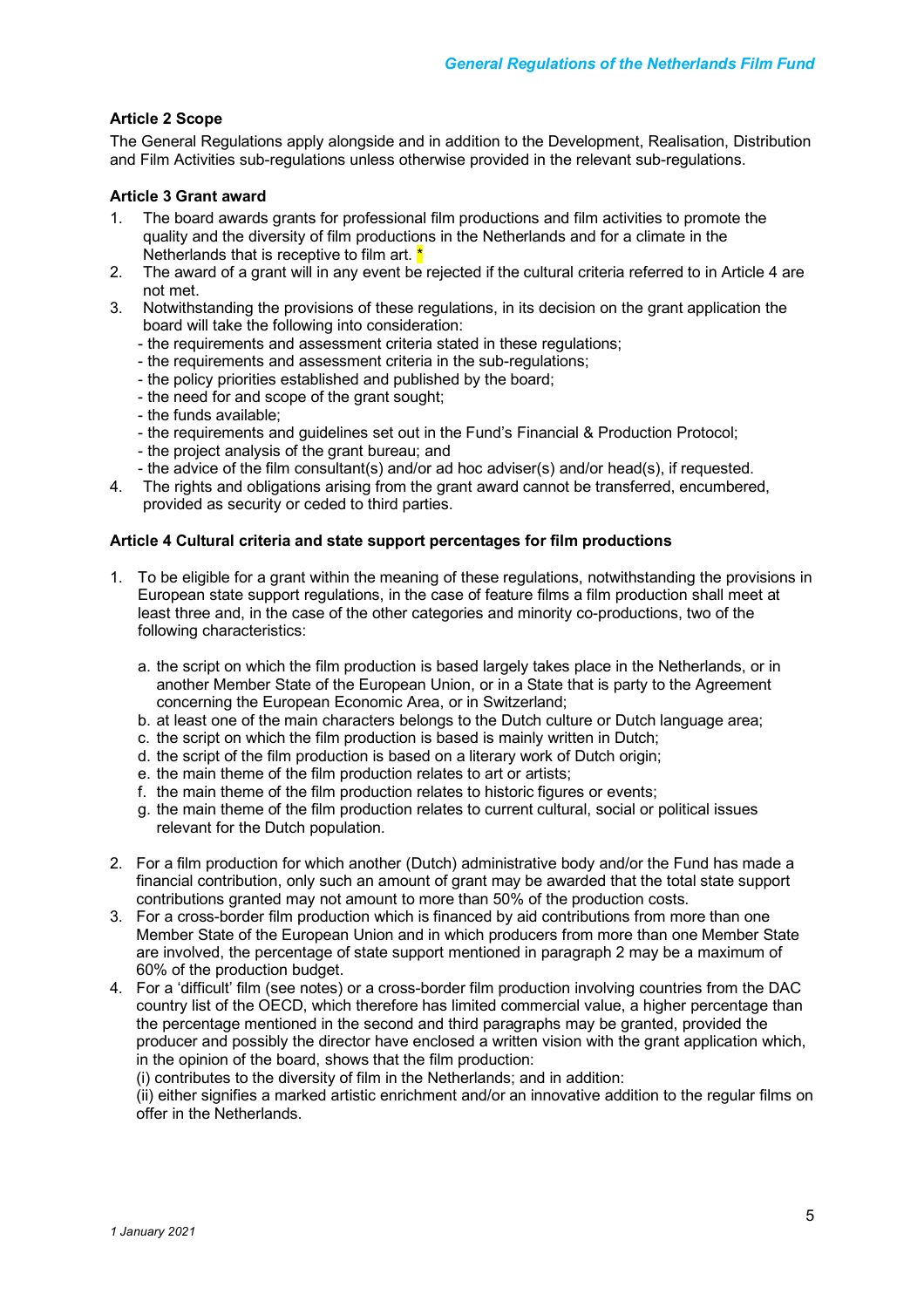# **Article 5 Assessment criteria**

- 1. In assessing a grant application the board uses the following criteria to assess the *quality* of the film production or film activity. The film production or film activity must:
	- a. have content-related quality, and,
	- b. be based on a strong film plan or activity plan and have a feasible reach.
- 2. In assessing the *track record* the board assesses the results that the scriptwriter, director, producer concerned and/or organisations concerned have achieved with previous film productions or film activities.
- 3. In assessing the contribution to *diversity* and the *film climate*, the board assesses the degree to which the film production or film activity contributes to:

a. the diversity of the (films on) offer and film professionals involved in this in the Netherlands, and, b. the professionalisation and sustainability of the film sector and the strengthening of the Dutch film climate. \*

- 4. To be eligible for granting the application the opinion of the assessment criteria stated in paragraphs 1 to 3 must be positive where the relationship between these criteria is also involved in this opinion.
- 5. The board may include further assessment criteria in the sub-regulations.

# **Article 6 Forms of grant**

- 1. The board awards project grants, multi-annual activity grants or grants in the form of *slate funding*.
- 2. The board may make the provision of these grants conditional on the income that is obtained from exploitation of the film production or film activity relating to the application being repaid to the Fund.
- 3. The board may provide a grant in the form of a guarantee.

# **Article 7 Grant ceiling and budget reservation**

- 1. Each calendar year the board may set a grant ceiling and determine how the amount available is distributed.
- 2. The board may set separate grant ceilings for each sub-regulation, within the different subregulations, programmes and categories as well as for each grant round and determine how the amounts available are distributed.
- 3. The grant ceilings may differ from one calendar year to the next and will be published in the Staatscourant (Dutch Government Gazette) and announced on the Fund's website: www.filmfonds.nl.
- 4. The award of a grant will be rejected if by awarding the grant the grant ceilings referred to in paragraphs 1 and 2 are exceeded.
- 5. A grant will be awarded subject to provision of the corresponding funds by the Minister of Education, Culture and Science.

# **Article 8 Level of the grant amount**

- 1. The level of a grant may be determined by the board for each individual case in the light of maximum contributions, possibly increased by any supplements and matching contributions published in the Financial & Production Protocol.
- 2. The board may determine the contributions referred to in the above paragraph for each category, for each programme, for international co-productions and for film productions where the Fund collaborates with other (grant awarding) institutions.

# **Article 9 Applicant**

- 1. A grant on application will only be awarded to a film professional or a legal entity who for at least a minimum of two years prior to the application is living or located in the Kingdom of the Netherlands, a member state of the European Union, or in a state that is party to the agreement concerning the European Economic Area, or in Switzerland, and whose profession or main activity is writing for, developing, producing, exploiting/distributing film productions or the organisation and/or execution of a film activity to promote the quality and diversity of film production in the Netherlands and a climate for production and otherwise in the Netherlands receptive to film art. <sup>\*</sup>
- 2. The board may lay down further requirements for the applicant in sub-regulations.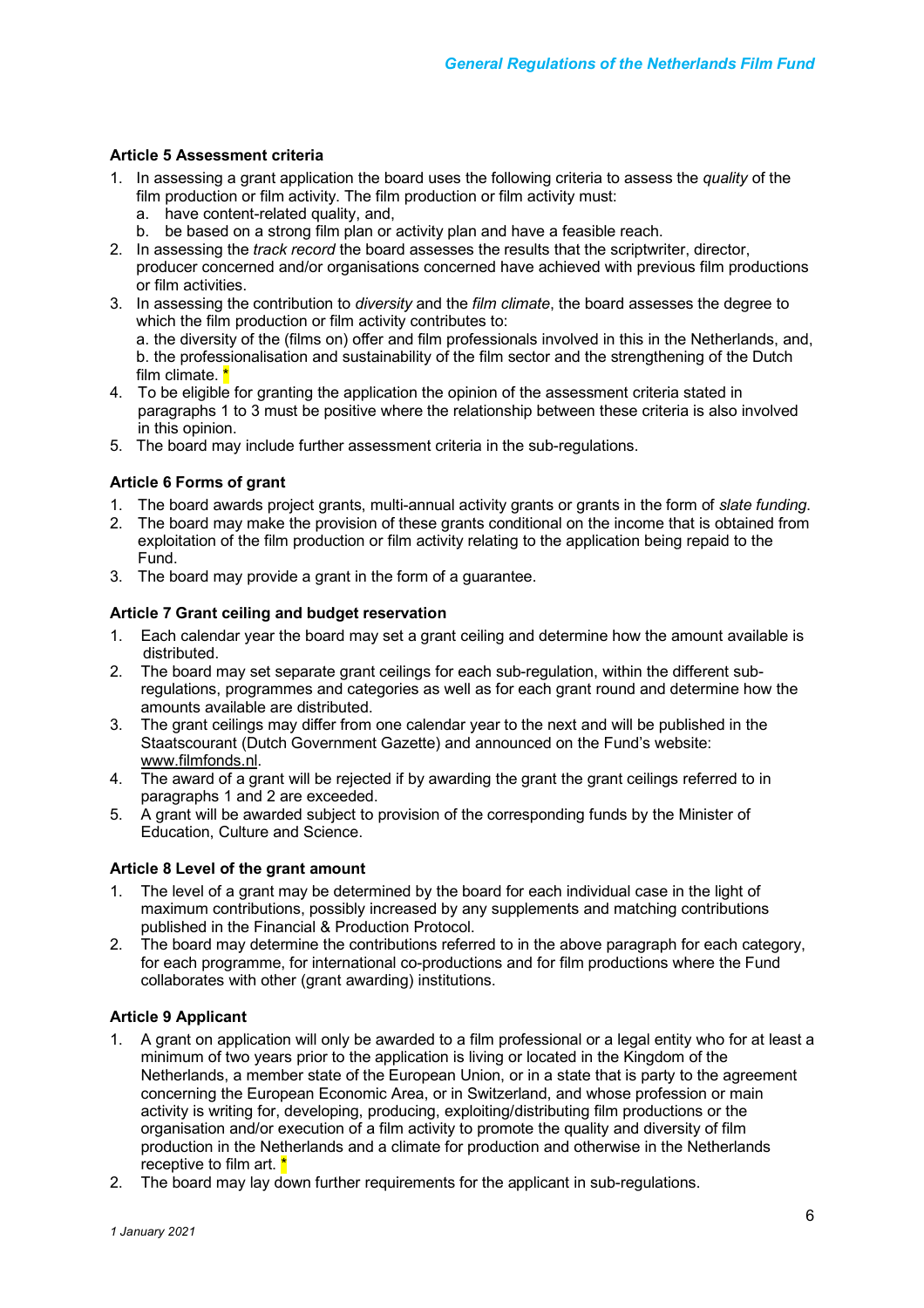- 3. Not eligible for a grant are:
	- a media company;
	- an applicant in which a media company has such direct or indirect control or actual influence that this media company can largely determine the applicant's policy or has significant influence over the content of the applicant's policy;
	- anyone still attending vocational or other training.

# **Article 10 Requirements**

A grant can only be awarded if, in the opinion of the board:

- a. the grant serves to cover the costs of realising the film production or film activity where these costs are not already covered by a third party;
- b. it is likely that awarding the grant is necessary to achieve the purpose of the application;
- c. it is likely that the purpose of the application can be achieved in accordance with the expenditure budgeted in the application and that the budgeted spending is reasonable, cost efficient and in line with the market:
- d. it is likely that the applicant can actually obtain all the financial resources, including any grant from the Fund, and the filming and exploitation rights to the film production or film activity that according to the film or activity plan submitted with the application are necessary to achieve the purpose indicated in the application;
- e. there is sufficient confidence that the film or activity plan will be carried out properly;
- f. the film production or film activity for which a grant is sought has not already been wholly or partially made public at the time of awarding the grant;
- g. the grant does not serve to cover costs incurred in the period before the decision to award the grant; and
- h. it is likely that the applicant can meet the grant obligations set out in these regulations.

# **Article 11 Application**

- 1. A grant application will only be submitted using an application form provided by the Fund.
- 2. The application form must be completed truthfully, fully and in accordance with the guidelines given in the notes to the application form and the Financial & Production Protocol and accompanied by all annexes requested.
- 3. Digital application forms are available via the website www.filmfonds.nl.
- 4. An application that is submitted late will not be considered.
- 5. If the board discovers that an application has been incompletely submitted, it shall give the applicant the opportunity to supplement the application within a period of five working days. If the applicant does not manage to supplement the application within the period set, the incomplete application will not be processed. If the application is submitted complete within the period set, then the initial date of submission applies.
- 6. Where the applicant has also applied for a grant for the same budgeted expenditure from other administrative bodies, he/she shall mention this in the application, indicating the state of affairs relating to the assessment of this application or these applications.
- 7. Where the applicant has applied for or received financing for the same budgeted expenditure from private parties, he/she shall mention this in the application by specifying these parties, indicating the state of affairs with regard to this financing.
- 8. Different applications for the same film production or film activity may not be submitted to the Fund at the same time, unless the board has given its written consent for this.

# **Article 12 Submission deadlines**

- 1. The board processes applications in grant rounds, from the submission deadlines intended for this, unless otherwise provided by the board.
- 2. The Fund publishes the submission deadlines for the grant rounds on its website: www.filmfonds.nl.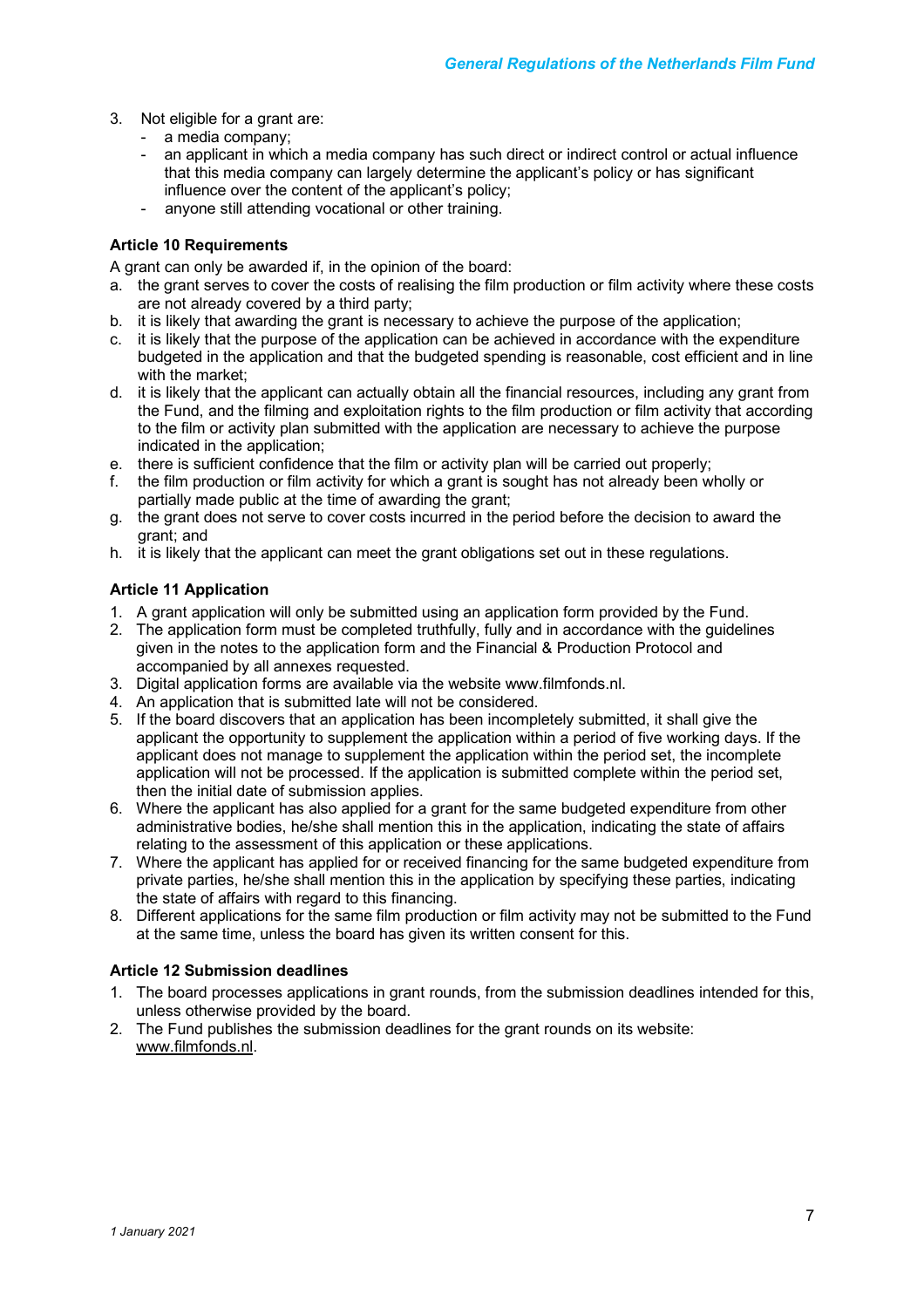# **Article 13 Method of assessment and decision on the application**

- 1. An application is sent to the board. The board may submit an application for advice to (a) film consultant(s) and/or (ad hoc) adviser(s) and/or head(s), as referred to in the Rules of Procedure.
- 2. The board shall decide within not more than 13 weeks following receipt of the application. If the application is submitted for advice to a film consultant and/or (ad hoc) adviser(s), this period is at the latest 22 weeks.

# **Article 14 Grounds for refusal**

- 1. Notwithstanding the provisions of the General Administrative Law Act, an application for a grant will be rejected if, in the opinion of the board, the provisions of the General Regulations are not met, including, but not limited to, Article 10 of the General Regulations and/or the applicable subregulations of the Fund.
- 2. The board has the option to award a lower grant than applied for on the basis of the amounts established by the board as referred to in Article 8.
- 3. An application for a grant may also be rejected if the applicant or the natural person who legally represents the applicant has not demonstrably complied with regulations set for previous grants awarded by the board, or has imputably defaulted in fulfilling one or more obligations associated with a previous grant award or a implementation agreement of the Fund.
- 4. An application for a film activity or phase of a film production that has been rejected by the board twice before will not be considered further.

# **Article 15 Conditions and implementation agreement**

- 1. In the case of a financial contribution in the form of a loan, the board attaches to the grant decision the suspensory condition that the implementation agreement is concluded unless otherwise provided in the grant decision.
- 2. In the case of a grant in the form of a guarantee, the board attaches to the grant decision the suspensory condition that the loan agreement is concluded between the producer and the credit provider.
- 3. The board may provide in the grant decision that the applicant for a non-repayable financial contribution is obliged to cooperate in the conclusion of an implementation agreement.

### **Article 16 General obligations**

- 1. The board imposes on the grant recipient the obligation that:
	- a. the objectives laid down in the film plan or activity plan on the basis of which a grant is awarded are pursued effectively;
	- b. (the results of) the film production or film activity for which a grant is awarded, whether or not in return for payment, are publicly accessible;
	- c. the Fund is at all times informed correctly and truthfully.
- 2. The board may impose on the grant recipient the obligation that:
	- a. the records are kept clearly and effectively in accordance with Dutch regulations, the Financial & Production Protocol and the corresponding Financial Reporting Manual;
	- b. the records give an accurate, complete and up-to-date picture of the functioning of the applicant and at a detailed level is in line with the budget and financing plan approved by the Fund;
	- c. proper evidence of all receipts and expenditure is present, clearly showing the nature and scope of the goods supplied or the services carried out and reports, cost, spending and other summaries are included in the applicant's records;
	- d. the records and the related evidence shall be kept for at least five years after the determination of the grant:
	- e. the grant is issued in accordance with the spending commitment, if it is included in the subregulations:
	- f. the proceeds to be generated with exploitation of the film production or film activity shall be distributed in a previously agreed manner between the beneficiaries and financiers and that the proceeds of the grant awarded under these regulations must be used at a given time for a subsequent film production or film activity;
	- g. an interim progress report is submitted at least once every 12 months.  $*$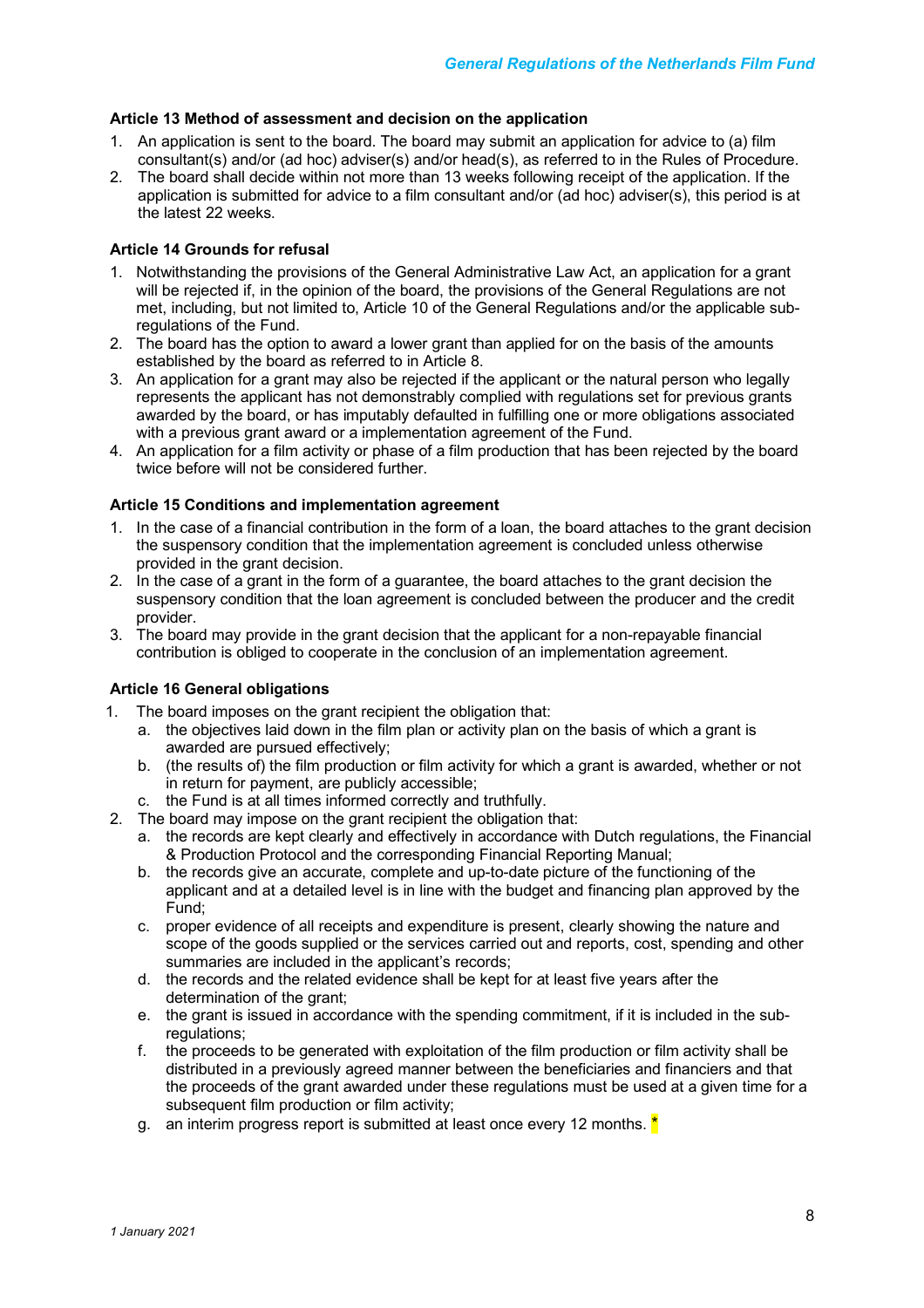- 3. The grant recipient shall report to the Fund without delay as soon as:
	- a. it is likely that the film production or film activity for which a grant has been awarded will not be carried out, or not in good time or not completely in accordance with the purpose or the film or activity plan on the basis of which a grant was awarded;
	- b. it is likely that the obligations associated with the grant will not be fulfilled, or not in good time or not completely;
	- c. substantial changes have occurred with respect to the details submitted in the application that are provided to the Fund within the framework of the awarding or establishment of the grant or,
	- d. with regard to the execution of the film production or activity changes have occurred with respect to the application and/or special circumstances occur.
- 4. The grant recipient shall demonstrate, in the way indicated in the grant decision, that the film production or film activity for which the grant has been awarded has been realised and that the obligations associated with the grant have been met.
- 5. The Fund assumes that applicants and the film professionals and companies involved in an application respect the frameworks of their own professional associations, apply the codes of conduct applicable to the sector (including fair practice, diversity/inclusion and governance) and as clients and contractors act transparently, with integrity and in a professional manner.  $\star$

# **Article 17 Special obligations**

The grant recipient:

- a. is obliged to ensure that the film activity or the film production for which a grant is awarded is completed within 12 months after grant award. For a film production for which a realisation grant is awarded, this in principle starts within 12 months after grant award and within 24 months after the start is ready and made public;
- b. shall notify the Fund of the time when the public accessibility to the film production or film activity to receive a grant starts;
- c. shall notify the Fund of the audience reach and the (commercial) results that are achieved from the time when the public accessibility to the film production or film activity to receive a grant starts;
- d. shall be obliged after completion of the film activity or film production for which the contribution has been granted to transfer ownership of copies of the completed film production in accordance with any guidelines for delivery as indicated in the Financial & Production Protocol, or the copy of the activity report to the Fund. The Fund is granted the right to full or partial publication of the film production or the activity report within the framework of the normal activity of the Fund or its legal successors, unless it can reasonably be stated that this publication may disproportionately harm the interests of the applicant or his legal beneficiaries;
- e. shall be obliged to grant consent 'free of charge' for non-commercial educational use or oneoff or special publications of the film production that in order to promote the film climate in the Netherlands are of national importance, and to multiply these for this purpose, unless it can reasonably be stated that this publication may disproportionately damage the interests of the applicant or his legal beneficiaries.

### **Article 18 Advances**

- 1. The board may pay advances. In the decision to award a grant and in the implementation agreement the frequency of paying advances and the level of the advance are provided.
- 2. If a grant is awarded to a legal entity as applicant for which the head office or place of establishment is not in the Kingdom of the Netherlands, the applicant is obliged to demonstrate to the satisfaction of the board that at the time of granting the advance the applicant has a branch in the Netherlands with at least one permanent employee.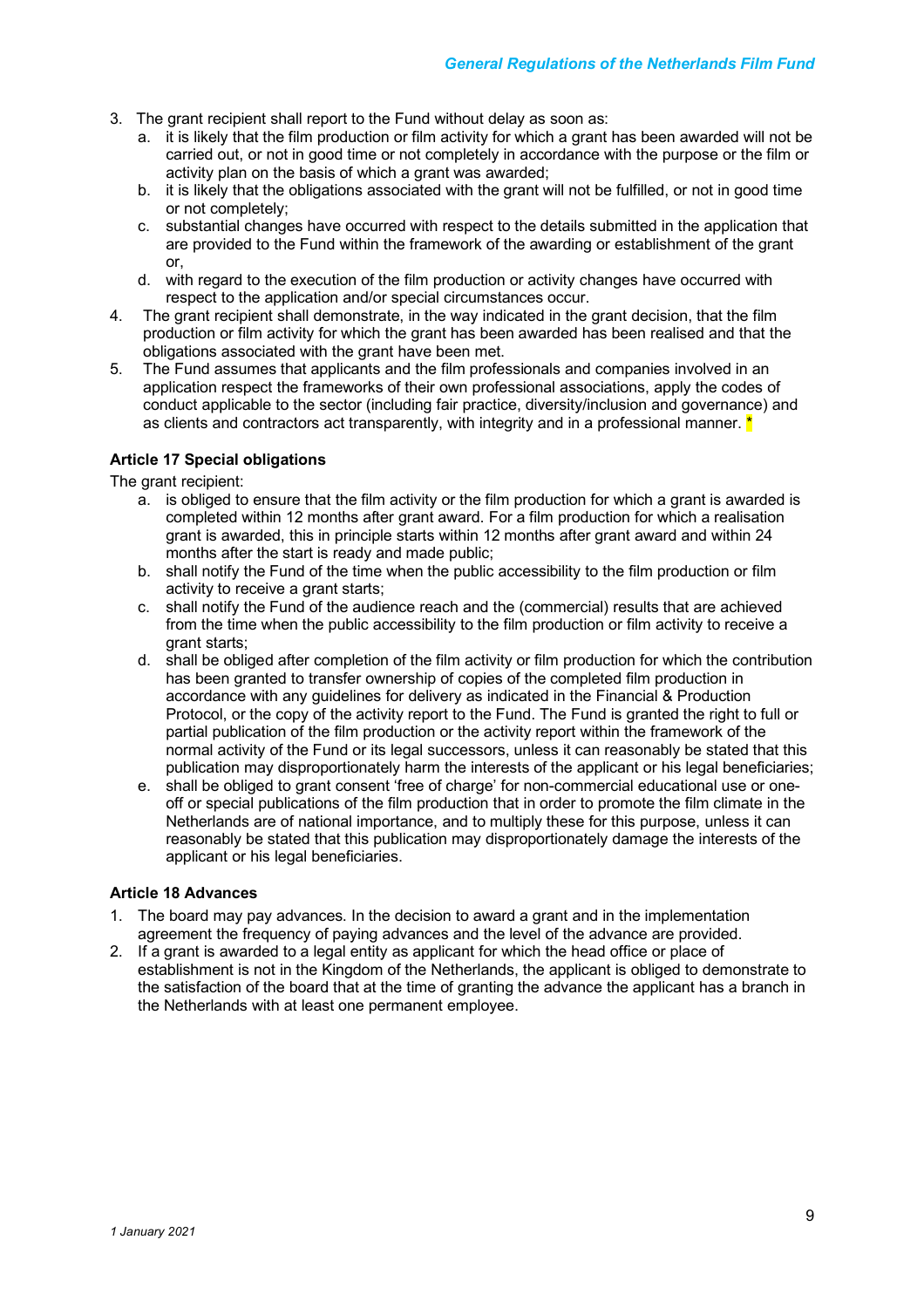# **Article 19 Accounting**

- 1. Notwithstanding the provisions of Section 4:45 of the General Administrative Law Act, the grant recipient is obliged to submit the following documents if requested:
	- a. a report of the film activity or a film print of (the part of) the film production for which a grant is awarded;
	- b. reports of operating income.
- 2. The activity report referred to in paragraph 1(a) gives an idea of the nature, duration and scope of the activity carried out within the framework of funding, as well as the audience reach. The activity report compares the activity carried out with the activity proposed in the activity plan.
- 3. The board may oblige the grant recipient to submit a financial report on the actual costs and financing received.
- 4. The financial report gives such an idea that a sound opinion can be formed regarding the use and actual spending of the grant by the grant recipient and of the financing received from third parties. The financial report is in line with the layout of the budget and the financing plan submitted prior to the grant award or upon signature of the implementation agreement and approved by the Fund in accordance with the Fund's Financial & Production Protocol. Major differences between financial report and budget and/or financing plan shall be explained. \*
- 5. The board may oblige the grant recipient to provide the financial report with a report from the accountant as referred to in Section 393, paragraph 1, of Book 2 of the Dutch Civil Code. In that case the accountant will follow the Fund's Financial Reporting Manual.
- 6. Representatives of the Fund may on the first request inspect the records relating to the film production or film activity for which the grant is awarded. The costs for such a check by representatives of the Fund shall be for the Fund's account unless imputable irregularities are found. In such a case the costs will be charged to the grant recipient.
- 7. The Fund may carry out unlimited random checks to monitor whether the obligations associated with the grant have been met.

# **Article 20 Grant determination**

- 1. Within four months after the first publication of the film production or the completion of the film activity the grant recipient must submit an application for determination, unless another period is determined in the implementation agreement or the grant was already determined on being awarded. If this period is exceeded, the board is authorised officially to determine the grant awarded.
- 2. The application for determination is accompanied by the documents referred to in Article 19 and in the implementation agreement.
- 3. The recipient of the grant is obliged to submit to the Fund on request all records and information that are considered necessary to determine the grant.
- 4. The recipient of a grant shall ensure that his accountant cooperates with any investigation by or on account of the Fund into the (audit) work carried out by the applicant's accountant. The costs associated with the cooperation of the accountant, shall be for the applicant's account.
- 5. The board shall set the level of the grant at the latest 22 weeks after the submission period referred to in paragraph 1. The level of the grant determined may not be higher than the amount of the grant awarded.
- 6. By way of derogation from this Article the board may in certain cases give a grant decision, indicating the latest date on which the activity must be carried out and the latest date on which the grant must be determined by the Fund.

### **Article 21 Payment**

- 1. The grant amount is paid or set off against advances paid within eight weeks after the date of the decision to determine the grant.
- 2. The recipient of the grant shall immediately repay surplus advances received.

### **Article 22 Amendment, withdrawal and recovery of grant**

1. The board may withdraw the grant awarded or revise it to the disadvantage of the grant recipient if it has failed to comply with the obligations associated with the grant, including but not limited to, the reporting duty referred to in Article 16, or if there has been a default in the fulfilment of the obligations arising from the implementation agreement after which the funds shall fall to the relevant category.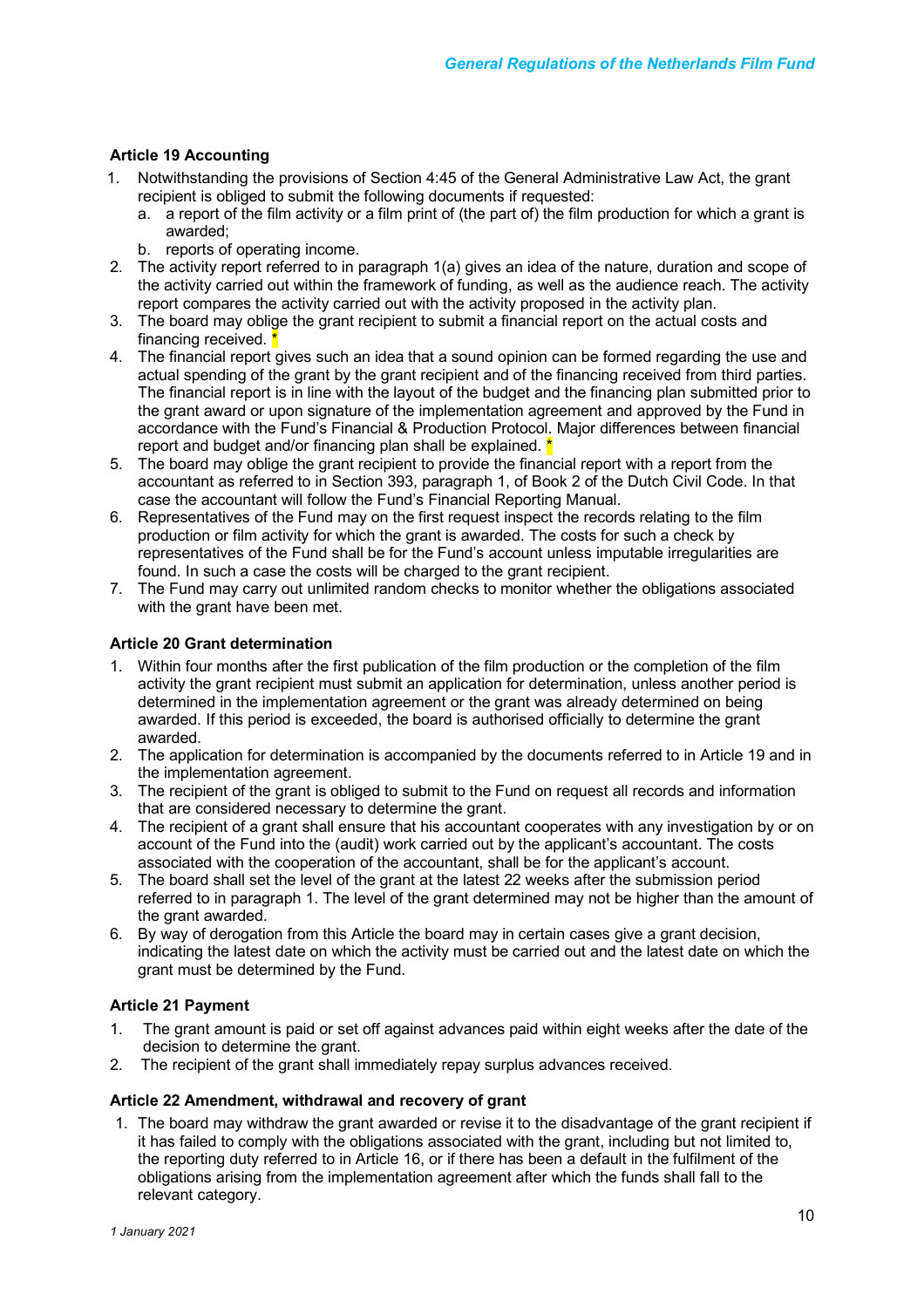- 2. If the board finds that substantial changes have occurred with respect to the details submitted to the Fund in the application or in the conclusion of the implementation agreement, the board may withdraw the grant awarded or amend it to the disadvantage of the grant recipient.
- 3. The board is authorised to amend or withdraw the grant if, after the grant has been awarded, but before the determination of the grant, the applicant has received more or fewer financial contributions from third parties than indicated in the application.
- 4. The withdrawal or amendment shall have retroactive effect to the time when the grant was awarded, unless otherwise provided upon withdrawal or amendment.
- 5. The amount by which the grant is reduced where applicable is in the first instance set off against advances still to be granted. Should that not be sufficient then advances already paid out are reclaimed.

# **Article 23 Other**

Should the case arise the board may, in accordance with the Articles 3 to 5 of these regulations, award a grant outside the scope of the sub-regulations.

# **Article 24 Preservation and exploitation**

To retain the cultural heritage the Fund or its legal successor is entitled to keep all papers, documents and any film copies and/or other pictures supplied that it has in its possession with regard to an application for a grant, after completing the application or to give them or donate them for keeping to the EYE Film Institute Netherlands or the State Archives department. Without the prior written consent of the board and, where necessary, of the beneficiary/beneficiaries, these papers and documents shall not be given to third parties for inspection either by the Fund or its legal successor, or by the EYE Film Institute Netherlands or the State Archives Department. The board shall not grant this consent if it can reasonably be suspected that granting inspection of the papers or documents may harm the interest of the applicant, or other persons involved in the application.

# **Article 25 Transitional and final provisions**

- 1. In all cases not provided for by these regulations, the board shall decide.
- 2. The board may for important reasons depart from these regulations and the sub-regulations based on them, where such departures are compatible with the assessment framework for state support to the film sector, as used by the European Commission.
- 3. Changes to the regulations, which were adopted by the board with the approval of the Board of Trustees on 30 October 2020, were implemented as of 1 January 2021.
- 4. These regulations come into effect as from 1 January 2021.
- 5. The General Regulations applicable from 1 January 2019 are withdrawn as of 1 January 2021.
- 6. All applications received by the Fund before 1 January 2021 remain subject to the General Regulations as they applied up to 1 January 2021.
- 7. These regulations will be cited as General Regulations of the Netherlands Film Fund.
- 8. These regulations will be announced by publishing them in the Staatscourant (Dutch Government Gazette) and on the Fund's website (www.filmfonds.nl).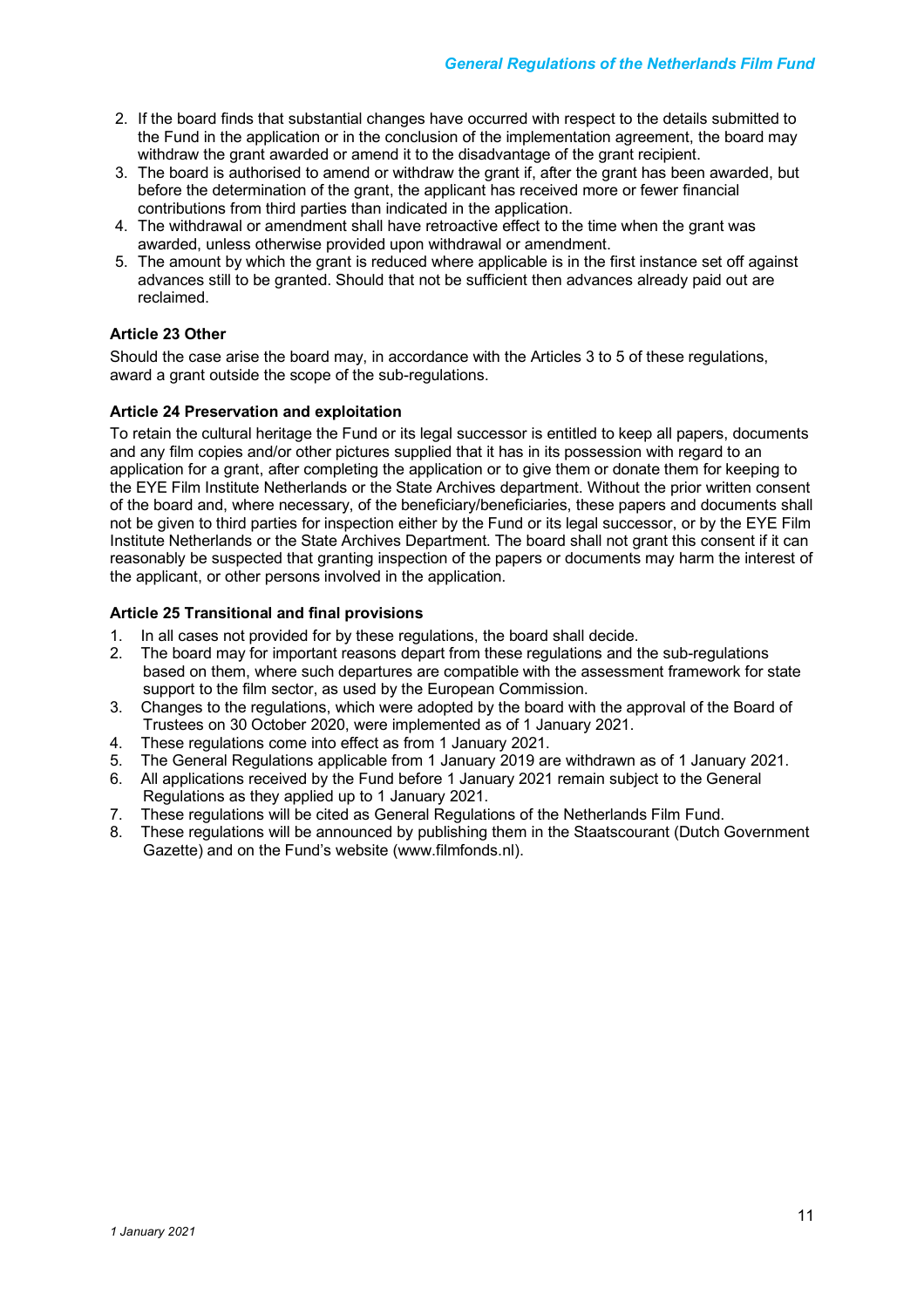### **NOTES**

The General Regulations serve as basic regulations for the sub-regulations Development, Realisation, Distribution and Film Activities of the Fund and contain all the provisions applicable for every film production or film activity for which a grant is applied for.

Wherever these regulations state *the Netherlands* one should read *the Netherlands and the BES islands (Bonaire, St. Eustatius and Saba)*.

### Article-by-article notes

### *Article 1 (Definitions)*

In an arthouse film the emphasis lies on the artistic potential of the film production, which is understood to mean that the end result will be of such special quality that the film production will have national and/or international visibility on that basis and there is a credible chance of the film production being selected for international festivals and/or prizes. \*

The Fund understands by the definition of cinema release a thorough and national distribution of a film production, released with a daily screening after the première for a significant number of weeks and in a significant number of cinemas and/or film theatres before a paying audience. In the case where a realisation contribution is granted for a film production, the extent of the release must be in line with the approved exploitation objective in the application. If for a specific film production a different release in cinemas and film theatres is necessary, such as documentaries or vulnerable artistic feature films, this must be agreed with the Fund in advance. This involves the cinema release *in the Netherlands* unless otherwise provided in the relevant sub-regulations under 'activity eligible for a grant'.

Fiction means a film production in which a story is told that mainly takes place in the fantasy of the maker and the viewer. This means that the main elements, the story/plot, characters and story structure are invented/fictitious and not based on reality. This is unlike non-fiction, which means film productions that mainly do relate to reality.

A film professional is a natural person with demonstrable and thorough specialist knowledge and current professional experience in his or her own field of film production.

In these regulations a film production means a cinematographic work created in the independent production sector and demonstrably not a production of or on behalf of a media company. On the basis of that independence the producer is able to manage and implement the film production independently in artistic content, finance and business terms, on a commercial basis and in terms of policy. \*

A media company is a company involved in the distribution of audiovisual media content, such as media institutions (broadcasting companies), on-demand media services or cable companies. The Fund also regards any company that forms part of a corporate structure in which the media content chain of production, distribution and exploitation is integrated to be a media company. A media company may invest in a film production, or film activity, but for the Fund does not qualify as an applicant. \*

The producer who is ultimately responsible is in principle also the owner of/shareholder in the production company.

### *Article 3 (Grant award)*

Based on criteria and policy objectives derived from its statutory objective, the board awards grants for professional film productions and film activities. \*

Grants from the Fund are classified as state support. An application for a grant cannot therefore be granted if the so-called *cultural criteria* are not met. In the case of an application for film production the board therefore assesses first whether an application passes the cultural criteria test. If the cultural criteria are met the board then assesses the application in the light of the assessment criteria, (sub- )regulations, the Financial & Production Protocol and policy priorities referred to in paragraph 3.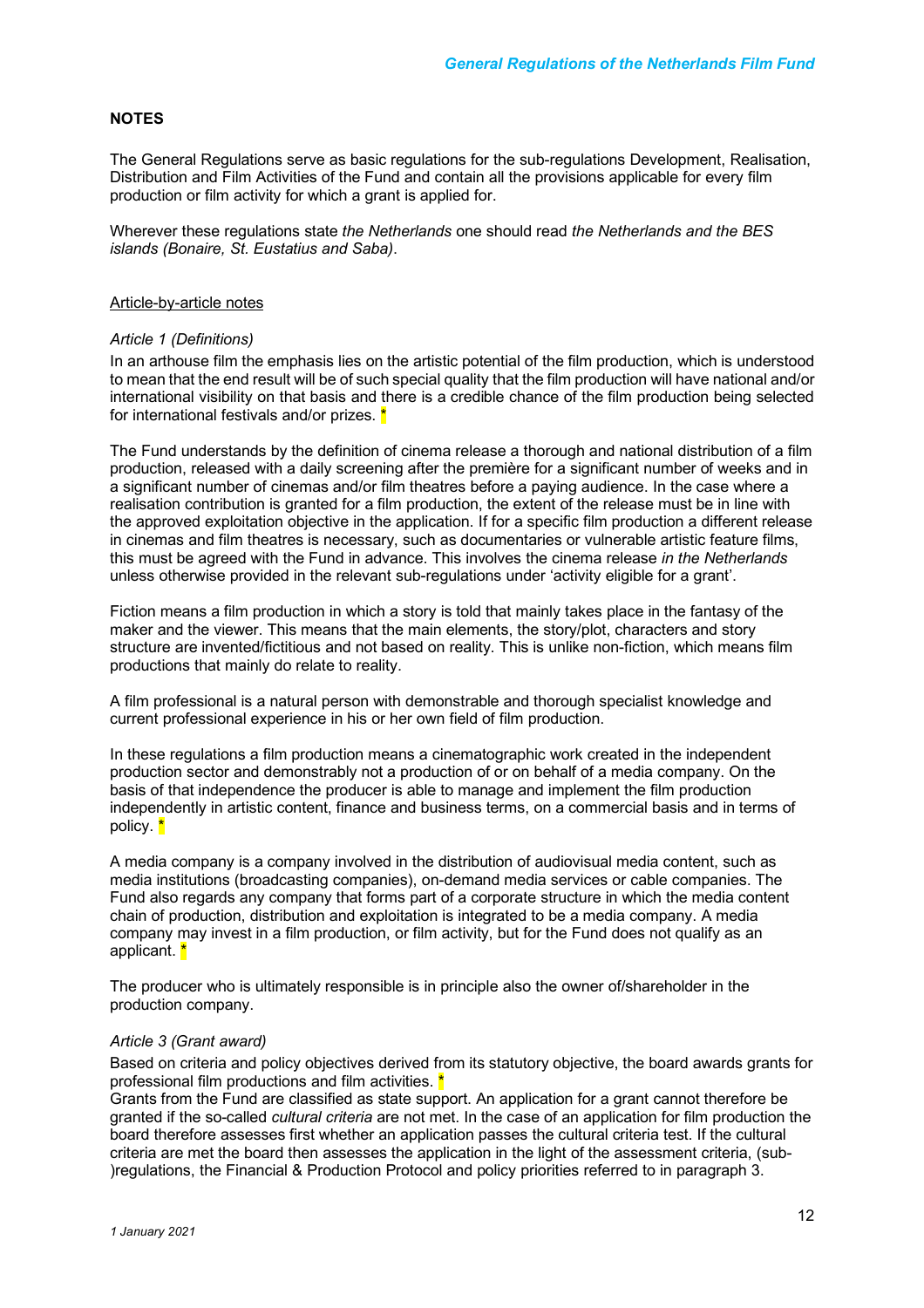*Article 4 (Cultural criteria and state support percentages for film productions)*

### *Cultural criteria*

Fund grants are classified as state support. This is why only film productions with a cultural value are eligible for a contribution from the Fund. The 'cultural criteria' that the Fund uses for this are set out in paragraph 1: the Fund uses seven characteristics, at least three of which, in the opinion of the board, must be met for feature films and at least two for the other categories and in the case of minority coproductions.

The seven characteristics therefore also apply to categories other than feature film. For non-fiction projects such as documentary instead of 'script' 'documentary script' can therefore be read and for animation projects for 'script' 'storyboard', at the choice of the applicant. Meeting the criteria in paragraph 1 means that a film production has cultural value within the framework of the Film Communication from 2013 of the European Commission. The board's own assessment criteria that it uses to assess an application are set out in Article 5.

The 'largely' used in characteristic a. of the cultural criteria listed in paragraph 1 means that (one of) the main location(s) where the script takes place must be in one or more of the countries mentioned or in the Kingdom of the Netherlands, where it must be likely on the basis of the script that the film production realised largely takes place at this location/these locations.  $*$ 

Characteristic b. requires that at least one of the supporting roles is a Dutch-speaking role or character, or that a leading role/leading character has a home or place of residence in the Netherlands or the overseas territories, and in that sense in the film production realised forms a visible part of the Dutch culture. The fact that the actor playing a supporting role or the character is of Dutch nationality is not enough in itself to assume that this characteristic is met.

The 'mainly' used in characteristic c. means that it is likely from the script that the dialogue to be included in the film production is relatively mainly in Dutch. In the case of animation in the opinion of the board it must be likely that in first instance a Dutch language version of the film production will be produced for distribution in the Netherlands. \*

The literary work of Dutch origin in characteristic d. refers to a book, stage play, radio play or script of Dutch origin. The term Dutch here also refers to all languages and dialects spoken in the Kingdom of the Netherlands or closely related to Dutch. The script to be filmed that is based on the literary work of Dutch origin may be written in a language other than Dutch. In the case of a script of Dutch origin that is filmed in another language – where the work is not already known in a wider circle – the applicant shall show convincingly and in a way leaving no room for doubt that the original script was written in Dutch. \*

With regard to characteristic e. the film production must focus on leading national or international artists and/or generally recognised, professional art disciplines. The same applies for the major historical figures or events from history of characteristic f.

### *State support percentages*

The total government support including subsidies from the Fund in the EU may in an absolute sense not be greater than 50% of the total production costs per film project. Paragraph 2 states that the board takes this into account when awarding a grant.

Paragraphs 3 and 4 include hardship clauses. Only in special cases sanctioned by the EC may the total government support be more than 50% in accordance with the European Commission communication on state support for films and other audiovisual works of 2013. The board of the Fund decides for each application whether, based on the vision of the producer, director and script writer, this is a difficult film. A short film, documentary, low budget film for which the production costs amount to a maximum of 2 million Euros, a cinematic experiment or arthouse film may be considered as a (difficult) film with a limited market potential.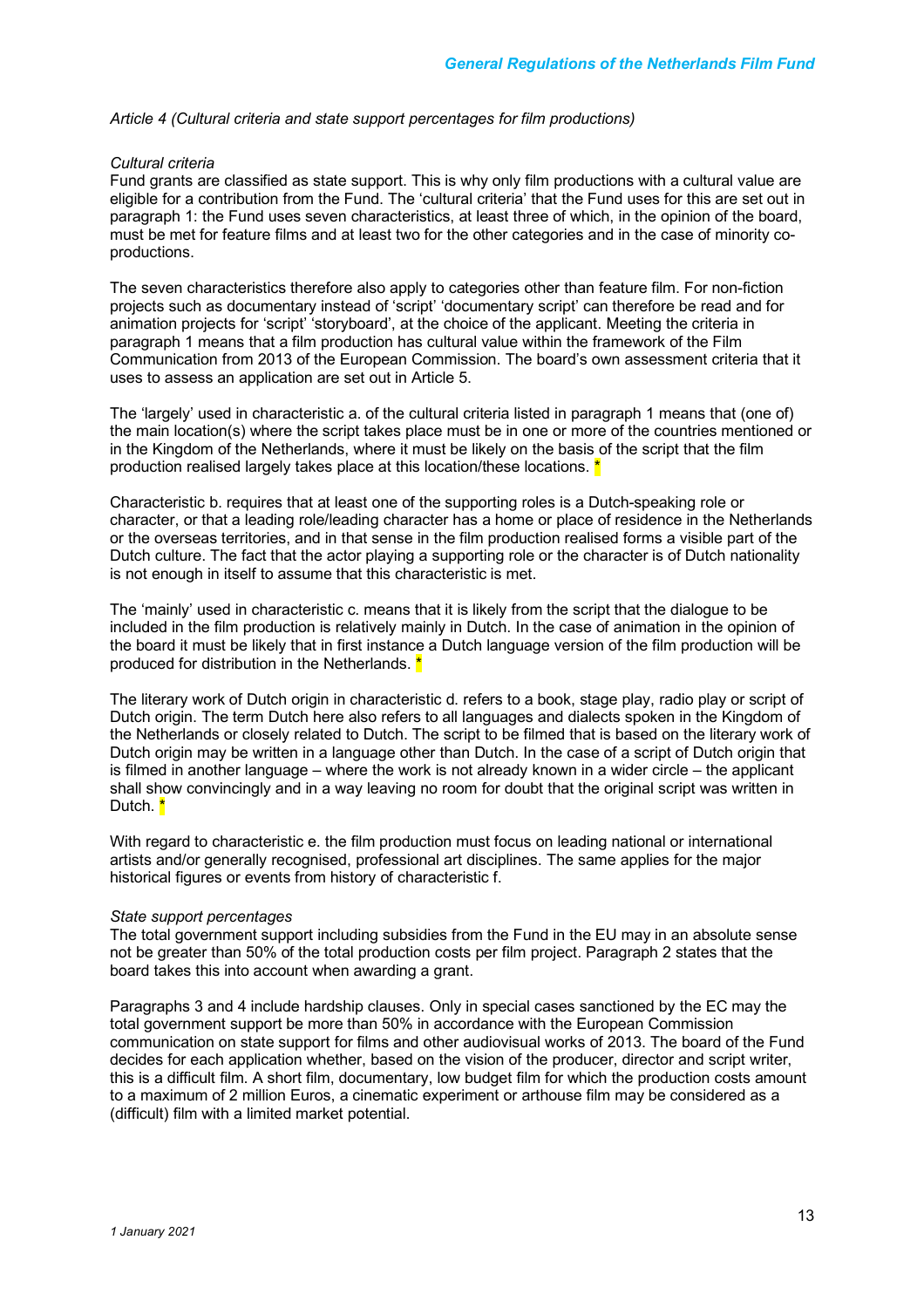### *Article 5 (Assessment criteria)*

The board assesses the applications on three different aspects. To come to a grant decision the total of these three aspects must be assessed positively.

### *1. Quality of the film production or film activity*

In assessing the *quality* this involves the following sub-criteria: the content-related quality, strength and feasibility and scope of the reach. These sub-criteria are assessed in relation to one another.

### *a. Content-related quality*

When applying the assessment criterion 'content-related quality' for a film production this means the quality of the synopsis, treatment, script, storyboard or for a documentary the documentary script, or part thereof, are evaluated. In addition the board may look at the originality, authenticity and urgency, as well as at the internal consistency, characters, dialogues, structure and the cinematographic quality expressed by the form, style and visual qualities. Also the notes and visions of the film production of the script writer and/or director and producer are considered, as well as the viewings material and previous work provided.

In a film activity the quality of the activity plan is assessed for originality, urgency, intended execution and any professionals involved, in the light of the applicant's notes.

### *b. Strength, feasibility and reach of the film plan or activity plan*

In assessing the strength of the film plan or activity plan the board looks at the strength of the budget, the financing plan and production practicability, financial commitments of and/or agreements with third parties in relation to the feasibility and the scope of the reach of a film production or film activity. The director's vision and the notes of the producer in relation to the film plan are considered here.

The entrepreneurship of the applicant is of central importance for this criterion.

This involves the extent to which the applicant has involved and/or intends to involve other financiers and the effort that the applicant makes to be cost-efficient and work in line with market conditions, also in relation to the corresponding distribution of proceeds, as well as the way in which the applicant wishes to achieve the intended national or international (audience) objective.

In assessing the reach of a film production or film activity the proposed distribution and exploitation forms and the national and/or international positioning are tested for feasibility and scope. The application must, except in case of a development application, include a cross-media marketing & distribution plan that shows evidence of a well thought out and realistic audience approach indicating how a film production or film activity can be translated for the (inter)national audience. When applying the criteria of feasibility and reach, for a mainstream film the emphasis lies on the audience potential in the Netherlands, which is understood to mean the size of the audience reach in relation to the intended exploitation results. Films with the highest commercial objectives are not the priority. For arthouse films, documentary, animated film and investigative & experimental, when applying the criteria of feasibility and reach the emphasis lies on the artistic potential of the film production, which is understood to mean that the end result will be of such an idiosyncratic and special quality that the film production will have visibility for a relevant audience in the Netherlands and abroad on this basis and there is a credible chance that the film production will be selected for national or international festivals and/or prizes. \*

### *2. Track record*

The track record of the applicant is assessed in relation to the film production or film activity to which the application relates. The team of director, scenarist and producer involved in film productions or the team of organisations and professionals involved in film activities should also strengthen one another in knowledge and experience.

In a film production for the 'track record' assessment criterion the board will look primarily at the track record of the producer, scenarist and director. This involves the professional experience with previous film productions of these people and the results of these film productions in artistic (e.g. festival selections, exhibitions, prizes, any leading (inter)national reviews supplied) and commercial aspects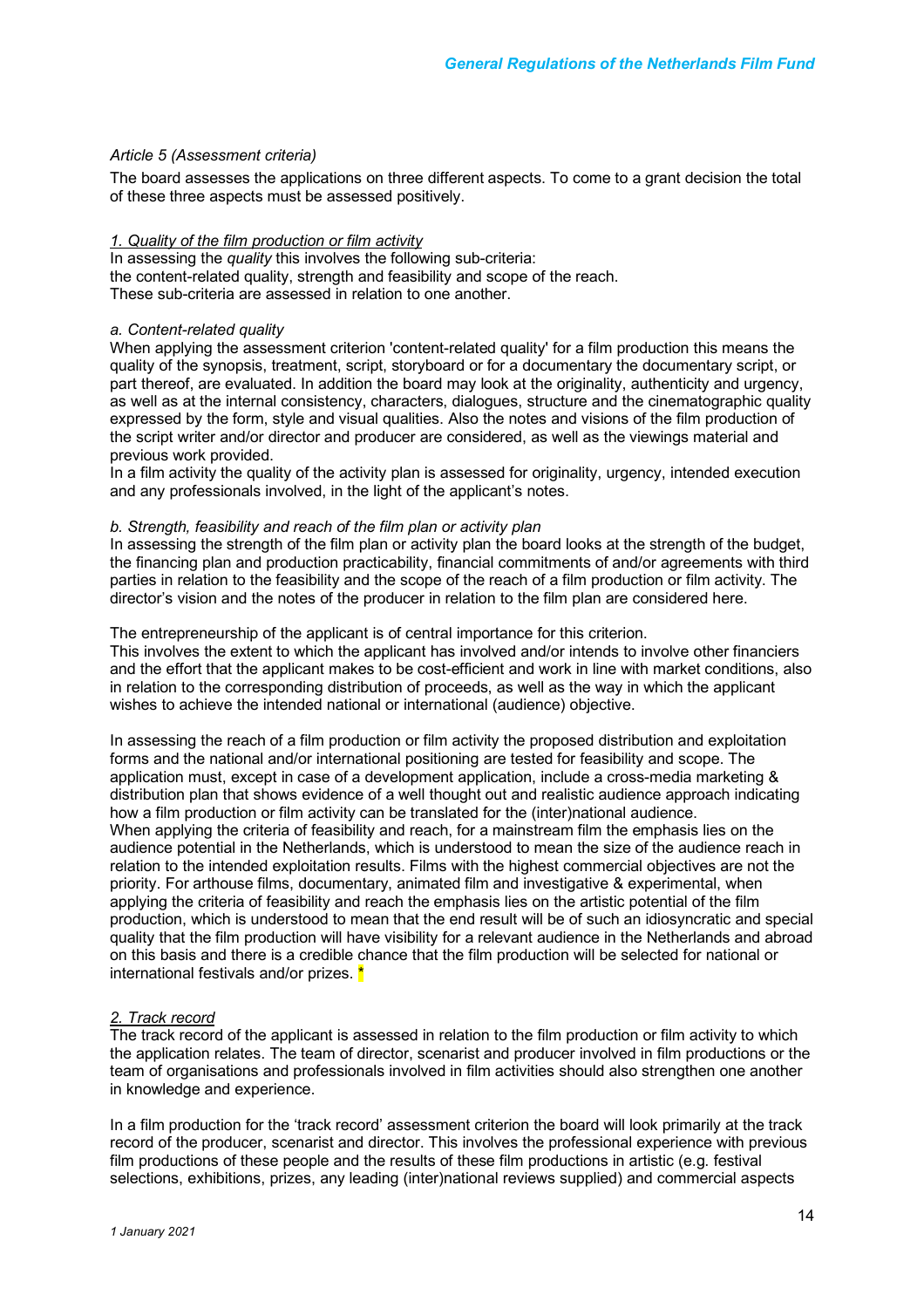(e.g. box office figures and also turnover and audience reach as regards DVD/Blu-ray exploitation, On Demand, (pay) television, international sales).

In assessing the track record of the applicant the completion of previous subsidies granted is taken into account and consideration is given to whether all the grant regulations and obligations have been met. Also other parties involved in the application, such as market parties or co-producers if these are crucial for the film production or film activity, may be checked by the Fund against the 'track record' criterion. In the case of first-timers the Fund shall obtain advice in order to assess the track record.

### *3. The contribution to diversity and the film climate*

The board assesses, in conjunction with the film plan or activity plan, the degree to which the film production or film activity has an impact on diversity and the film climate in the Netherlands.

### *a. Contribution to diversity*

When checking diversity the board assesses whether the film production or film activity has added value for the diversity of the (film) offer or the film professionals involved in front of and behind the scenes in the Netherlands. The diversity of the intended audience can also be considered here. This may for example mean that the board decides to limit or conversely encourage the number of projects to be accepted in a category, genre or specific activity because otherwise the diversity is threatened.

### *b. Contribution to the professionalisation and sustainability of the film sector and the strengthening of the film climate*

For film productions, the board also assesses to what extent this contributes to the continuity and development of talented Dutch film professionals, and/or offers opportunities for new talent and also whether the film production contributes to the sustainability of the production process. For film activities the board assesses whether these contribute to promoting expertise and/or the exchange and broadening of knowledge among film professionals and/or the public in the Netherlands and/or a greater national and/or international interest in the Dutch film culture. Sustainability of the film sector as a whole can also be part of this. \*

# *Article 6 (Forms of grant)*

The board may award grants in the form of a loan where the Fund shares in the income from exploitation. Regulations are associated with a grant in the form of a loan, for example with regard to realistic repayment and the position in the recoupment schedule. In addition, or in combination with a loan, the board may grant a loan that must be repaid to the Fund preferentially (the so-called guarantee).

In the case of a guarantee the Fund does not grant a loan itself but stands as guarantor for interest and redemption for a loan to be granted to a producer by a third party – for example a bank. The board may attach conditions to the decision to provide a guarantee, among other things with regard to matters that serve to protect the interests of the Fund as guarantor.

### *Article 7 (Grant ceiling and budget reservation)*

If in a calendar year or a specific grant round the grant ceiling is underrun, the amount of the underrun is added to the funds that are available for the next year or grant round. If an application is rejected because the grant ceiling is exceeded, this has no effect for the number of times that an application may be submitted for the same film production or film activity, as set out in Article 3, paragraph 2 of the realisation sub-regulations.

### *Article 8 (Level of the grant amount)*

Maximum levels apply with regard to the contributions that the board makes. The level of a contribution is determined on the basis of the assessment of the Fund and the provisions set out in the Financial & Production Protocol.

### *Article 9 (Applicant)*

The Fund is aimed at natural persons and legal entities that are professionally active in the field of film productions and film activities. An applicant located in other parts of the Kingdom of the Netherlands, that is the *CAST islands (Aruba, Curaçao and St Maarten)*, can also submit an application. \*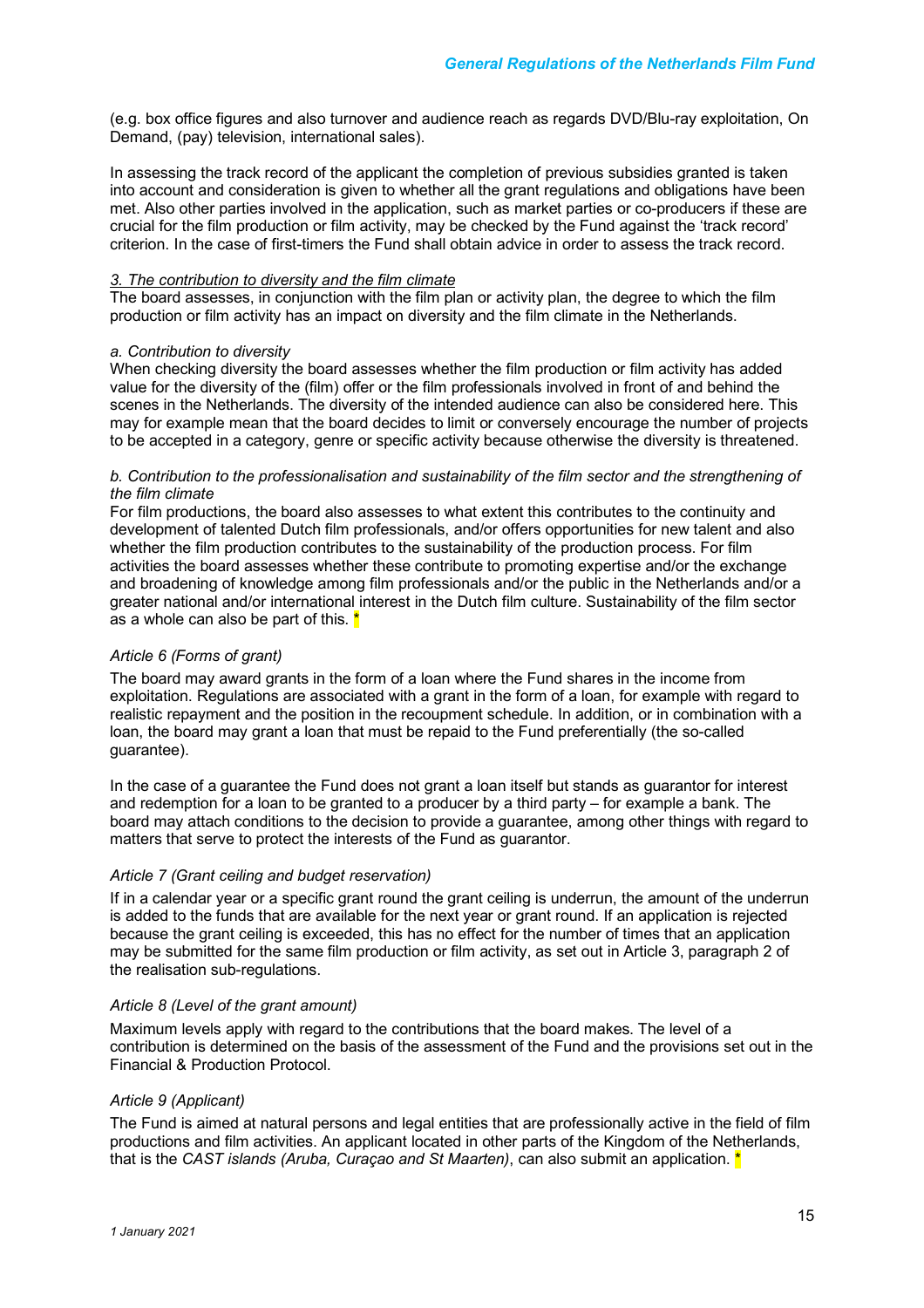A media company is not eligible as an applicant and also may not have a direct or indirect control of or actual influence over the applicant such that the media company can largely determine the applicant's policy or has significant influence over its content.

### *Article 10 (Requirements)*

Costs that the grant applicants incur prior to the decision to award a grant are for the applicant's own account and risk. These costs are not eligible for a grant unless the board when awarding the grant regards these costs as crucial for preparing the application.

### *Article 11 (Application)*

An application is submitted to the board of the Fund and may not be submitted simultaneously to several film consultants and/or schemes for advice. The application is made in Dutch unless an exception can be made to this in the relevant application form, because of the nature of the application. The application shall in any case be accompanied by a film or activity plan including a budget and financing plan. Double granting or financing of budgeted items is not permitted. For this reason the Fund wishes to obtain an idea of applications for the same budgeted items submitted to other grant awarding institutions and/or financing of these by private parties. Double financing will lead to withdrawal or recovery of any amount granted. <sup>\*</sup>

Applications for amateur films, pornographic films, public relations films, information films, business films, a report, a purely scientific or teaching media production, advertising films and educational films are not supported through any of the sub-regulations.  $*$ 

### *Article 13 (Method of assessment and decision on the application)*

Decisions on awarding a grant shall only be taken by the board. The film consultant, an adviser or the head or project manager of a grant programme may never give promises to third parties on behalf of the board, or commit the Fund in any way.  $*$ 

The board must decide at the latest within the periods stipulated in this Article. The Fund shall endeavour to complete the assessment in as short a time as possible.

### *Article 14 (Grounds for refusal)*

Applications that have previously been rejected twice in the context of a specific collaboration project will no longer be considered within the same collaboration project, unless otherwise agreed with the collaboration partners.

The board may reject the application among other things if the Fund has a justified reason for assuming that the applicant will not adhere to the obligations associated with the grant, will not properly account for the awarded grant or that the film production or film activity will not be completed.

If the applicant or the natural person legally representing the applicant has not complied with the regulations laid down for previous subsidies by the board or has culpably defaulted in complying with one or more obligations associated with earlier grants awarded or a implementation agreement of the Fund and at the time of the application has not taken adequate measures to prevent a repetition, the board has specific instructions that support a refusal decision. If in a previous film production or film activity production and financial disasters were reported late or incompletely, there was no or incomplete and late financial accounting or if the grant was not used for the purpose for which it was intended, the application is rejected. If in the opinion of board correction of these failures is feasible, the board may, instead of refusing an application, suspend the handling of the application to give the applicant the opportunity to rectify the failures within a period to be determined by the board before the board decides on the application.

### *Article 16 (General obligations)*

The board follows with these regulations and the decisions based thereon, where non-repayable grants are involved, the Instructions for awarding a grant, also called the Uniform Grant Framework (USK). For grants in the form of loans the board applies the USK where the loan character of the grant does not prevent this.